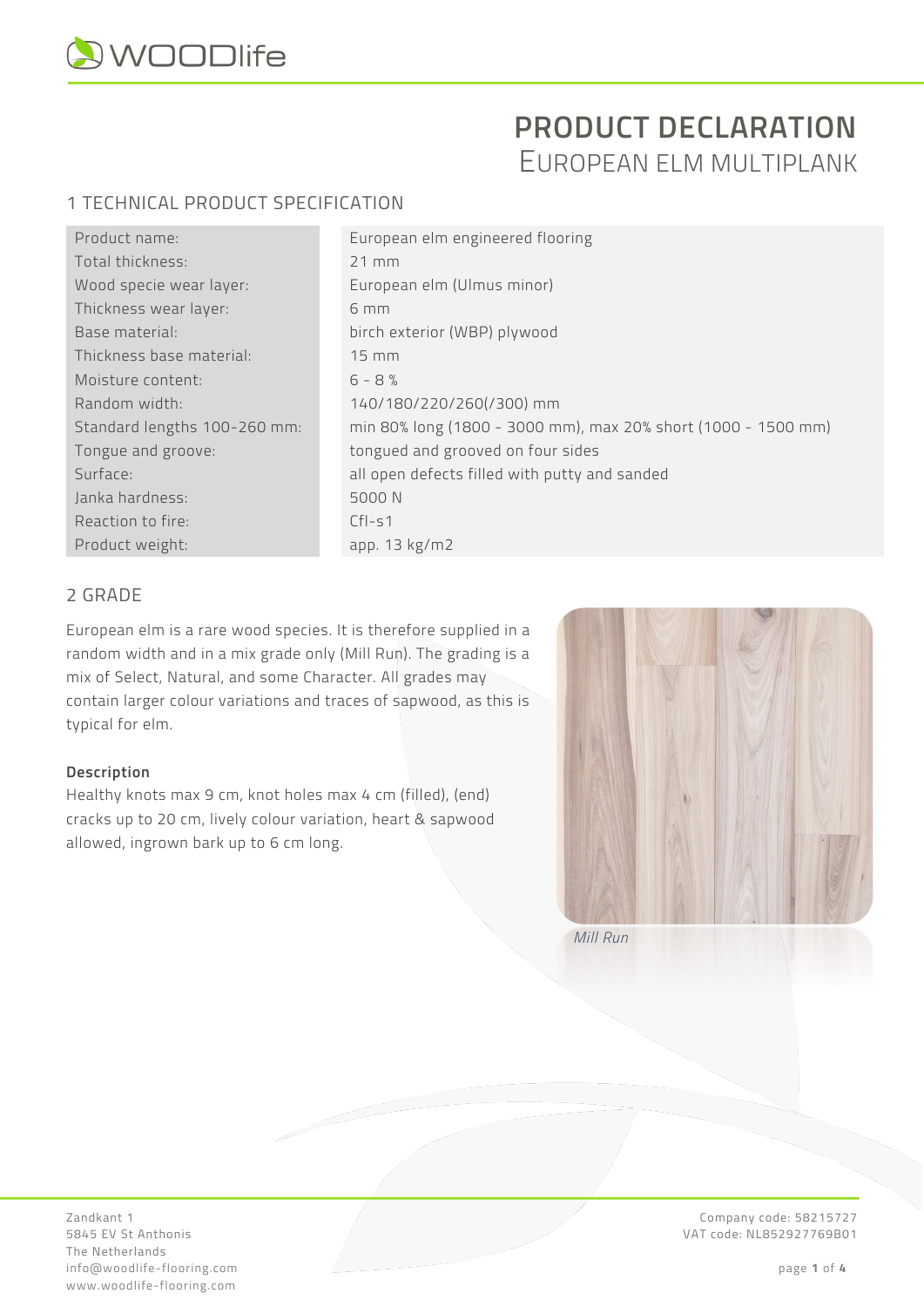

# 3 CE – CONFORMITY

UAB NEDlit International CE conformity to EN 13489, "Wood flooring – Multi-layer parquet elements"

Dimensional characteristics and limit deviations: Permitted deviation of width:  $\pm$ 0,2 mm Lipping\* (between elements): ≤0,2 mm Squareness deviation:  $\leq 0.2$  mm over the width Cupping: 0,2% over the width Spring: ≤0,1% of the length



| <b>UAB NEDlit International</b><br>10                                                                     |                  |  |  |  |  |  |
|-----------------------------------------------------------------------------------------------------------|------------------|--|--|--|--|--|
| EN 14342:2005+A1<br>Two-layer, single strip elm parquet flooring with tongue and groove, not pre-finished |                  |  |  |  |  |  |
| Reaction to fire, linked with:                                                                            | $C_{fl}$ -s1     |  |  |  |  |  |
| a minimum mean density of:                                                                                | 650 $kg/m^3$     |  |  |  |  |  |
| a minimum overall thickness of:                                                                           | 14 mm            |  |  |  |  |  |
| a minimum thickness of the elm top layer of at least:                                                     | $5 \, \text{mm}$ |  |  |  |  |  |
| Reaction to fire of all other elm engineered flooring                                                     | $D_{fl}$ -s1     |  |  |  |  |  |
| Emission of (release) formaldehyde                                                                        | E1               |  |  |  |  |  |
| Emission of pentachlorophenol                                                                             | $< 5$ ppm        |  |  |  |  |  |
| Breaking strength                                                                                         | $NPD*$           |  |  |  |  |  |
| Slipperiness                                                                                              | $NPD*$           |  |  |  |  |  |
| Thermal conductivity                                                                                      | 0,17 W/mK        |  |  |  |  |  |
| Biological durability                                                                                     | Class 1          |  |  |  |  |  |

\*NPD = No performance conducted (yet)

#### BOW

A certain amount of bow is common and is to be expected in any plywood based engineered floorboard. Bow, to a certain degree, is not considered a defect in any wood component, and does not indicate a faulty product nor does it affect the 'quality' of the finished floor. In general, WOODlife tolerates (both positive and negative) a bow of max 8 mm per running meter of flooring, being the distance between the board and the subfloor. This to be measured in the middle of the board when placed flat on the ground.

Zandkant 1 Company code: 58215727 The Netherlands info@woodlife-flooring.com page **2** of **4** www.woodlife-flooring.com

VAT code: NL852927769B01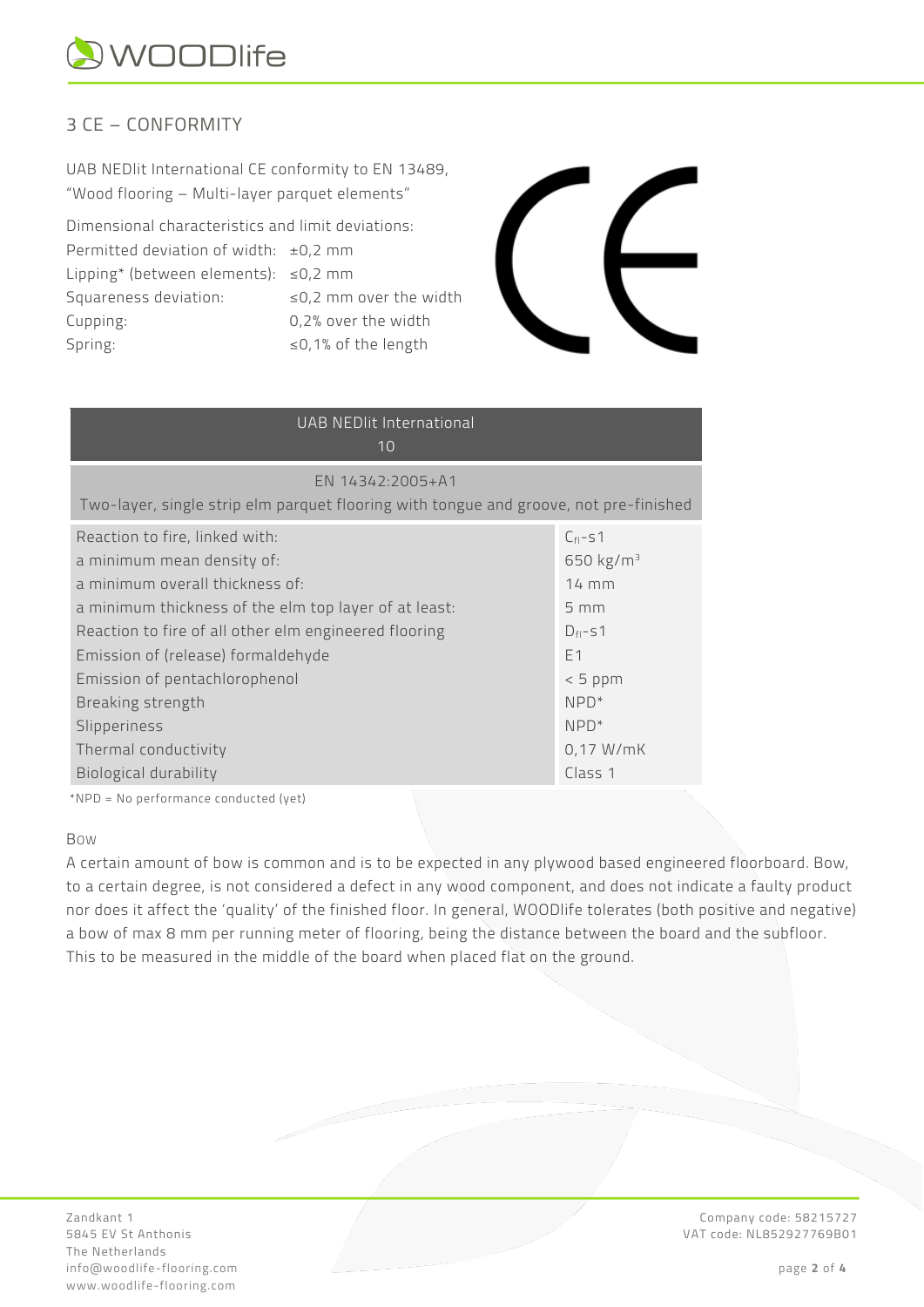# **OWOODlife**

### 4 ENVIRONMENT

#### **Production**

- $\rightarrow$  The European elm used is harvested from well managed European forests throughout the Baltic's and the Ukraine.
- $\rightarrow$  The floorboards are produced according to EN 13489.
- $\rightarrow$  The floorboards are cold pressed, using an EPI-adhesive produced by Dynea, Norway: Prefere 6170 with hardener Prefere 6670. The adhesive is 100% formaldehyde-free.

#### **Finishing**

The floorboards are finished using low-emission natural oils, hardwax oils and waterbased lacquers produced by Saicos Colour, Germany.



Optionally all our floorboards can be treated with a fire-retardant system provided by Rubio Monocoat; the Flamaway system. We are one of the few European holders of a Bfl-s1 grading in engineered oak flooring according to the European fire classes (Euroclasses), which are described in norm EN-13501-1. A copy of our European fire rating certificate can be downloaded on our website.

#### **Green building**

WOODlife's multiplanks have an Excellent rating according to BREAAM. The approval implies that the products have passed tests for all major European regulations on the presence of VOC's and Formaldehyde in wooden flooring. Our flooring does not contain any solvents, isocyanides, formaldehyde, Creosote, Arsenic or Chrome.

#### **Formaldehyde**

The below table shows the strictest Formaldehyde norms, their limit values and test results on WOODlife multiplanks, according to test methods which are prescribed for the corresponding norms. Test reports are available upon request.

| Formaldehyde classification         | Country<br>label | Limit value<br>in $\mu$ g/m <sup>3</sup> | <b>WOODlife</b><br>multiplank |
|-------------------------------------|------------------|------------------------------------------|-------------------------------|
| E1                                  | Europe           | 150                                      |                               |
| AgBB                                | Germany          | 120                                      | 4.3                           |
| Belgian regulation on VOC emissions | Belgium          | 100                                      | 4.3                           |
| CARB Phase 2                        | US/CA            | 60                                       |                               |
| Blue Angel (Blaue Engel)            | Germany          | 60                                       | 4.3                           |
| M <sub>1</sub>                      | Finland          | 50                                       | 5.4                           |
| $A^+$                               | France           | 10                                       | 4.3                           |
| California CDPH                     | US/CA            | 9                                        |                               |
| LEED4                               | US/CA            | 9                                        |                               |



Zandkant 1 Company code: 58215727 5845 EV St Anthonis VAT code: NL852927769B01 The Netherlands info@woodlife-flooring.com page **3** of **4** www.woodlife-flooring.com